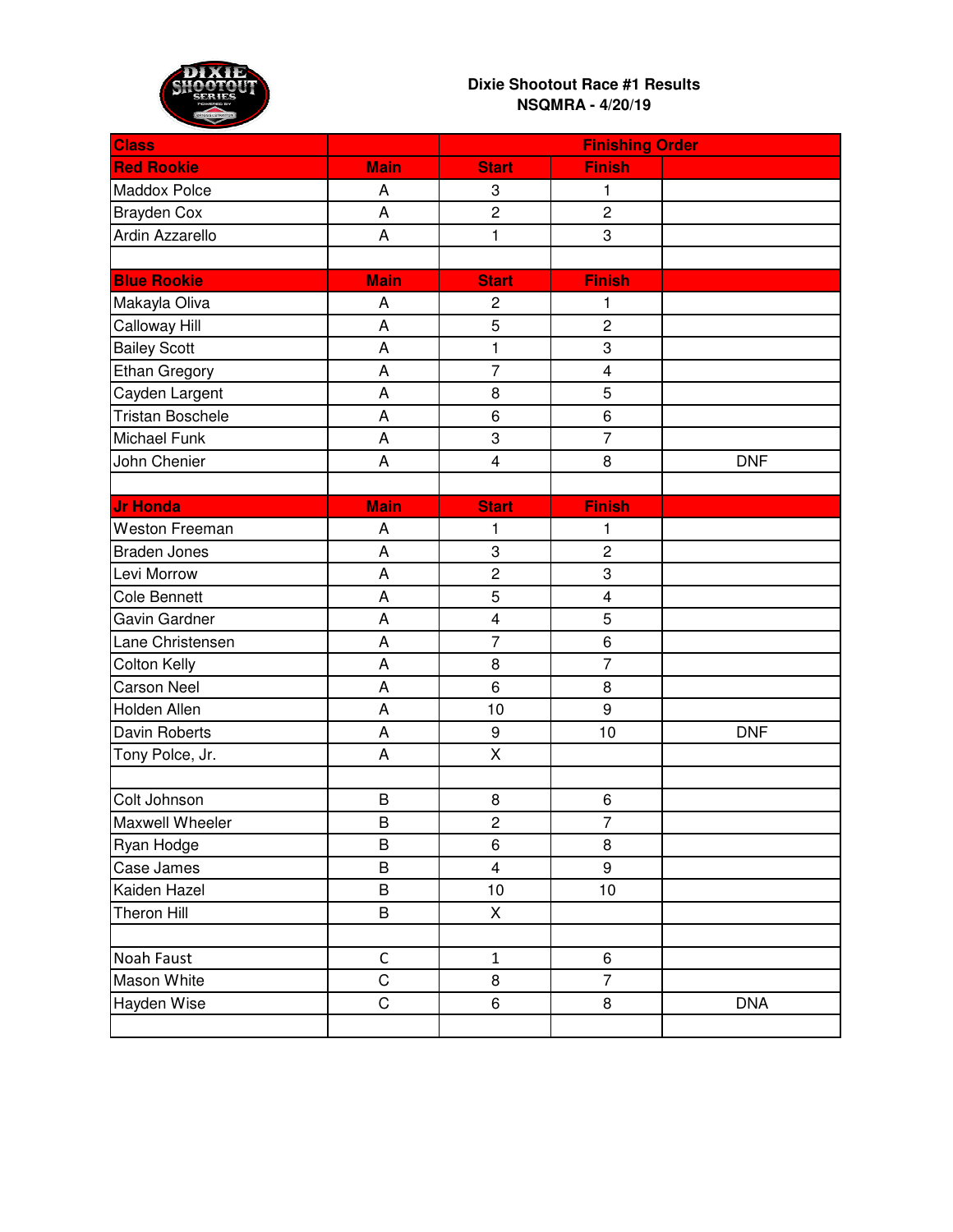

| <b>Class</b>             |             | <b>Finishing Order</b>  |                         |            |
|--------------------------|-------------|-------------------------|-------------------------|------------|
| <b>Sr Honda</b>          | <b>Main</b> | <b>Start</b>            | <b>Finish</b>           |            |
| Jackson White            | A           | 7                       | 1                       |            |
| <b>Brady Fabian</b>      | A           | 3                       | $\overline{c}$          |            |
| <b>Braden Scott</b>      | A           | 5                       | 3                       |            |
| <b>Max Reaves</b>        | A           | 8                       | $\overline{\mathbf{4}}$ |            |
| Seth Christensen         | A           | $\mathbf{1}$            | 5                       |            |
| Kale Van Sickle          | A           | $\boldsymbol{9}$        | 6                       |            |
| <b>Blake Cox</b>         | A           | 10                      | $\overline{7}$          |            |
| <b>Reed Whitney</b>      | A           | 4                       | 8                       |            |
| <b>Brody Gunter</b>      | A           | $\overline{c}$          | 9                       |            |
| Aidan Foley              | A           | 6                       | 10                      |            |
| <b>Haylee Wise</b>       | A           | $\pmb{\mathsf{X}}$      |                         |            |
|                          |             |                         |                         |            |
| <b>Garrett Erwin</b>     | B           | $\overline{\mathbf{c}}$ | $\,6$                   |            |
| Kaelyn Kinley            | B           | 8                       | $\overline{7}$          |            |
| <b>Madison Pritchett</b> | B           | $\mathbf{1}$            | 8                       |            |
| Noah Carpenter           | B           | $\overline{7}$          | $\boldsymbol{9}$        |            |
| <b>Cameron Cox</b>       | B           | 10                      | 10                      |            |
| <b>Carter Erickson</b>   | B           | X                       |                         |            |
|                          |             |                         |                         |            |
| <b>George Phillips</b>   | $\mathsf C$ | $\overline{c}$          | 6                       |            |
| Katlyn Calhoun           | C           | Χ                       | $\overline{7}$          |            |
| Landon King              | $\mathsf C$ | 8                       | 8                       |            |
| Caleb Edington           | C           | 6                       | 9                       |            |
| <b>Riley Kelley</b>      | C           | $\overline{7}$          | 10                      |            |
| <b>Blake Prall</b>       | $\mathsf C$ | 3                       | 11                      |            |
|                          |             |                         |                         |            |
| <b>Hvy Honda</b>         | <b>Main</b> | <b>Start</b>            | <b>Finish</b>           |            |
| <b>Taylor Watson</b>     | A           | $\overline{\mathbf{c}}$ | 1                       |            |
| <b>Alex Reling</b>       | A           | $\overline{\mathbf{4}}$ | $\overline{2}$          |            |
| <b>Brady Allum</b>       | A           | 5                       | 3                       |            |
| Delana Hodge             | A           | $\overline{7}$          | $\overline{\mathbf{4}}$ |            |
| <b>Boston Oliver</b>     | A           | 6                       | 5                       |            |
| <b>Dillon Thomas</b>     | A           | $\mathbf{1}$            | 6                       |            |
| Kaytlin Murphy           | A           | 8                       | $\overline{7}$          |            |
| Anthony Azzarello        | A           | 9                       | 8                       |            |
| <b>Anthony Seeley</b>    | A           | 3                       | 9                       | <b>DNF</b> |
| Kellen Wagner            | A           | 10                      | 10                      | DQ         |
| Faith Reep               | A           | $\sf X$                 |                         |            |
|                          |             |                         |                         |            |
| <b>Bailee Spitulski</b>  | B           | $\overline{c}$          | 6                       | <b>DNF</b> |
| <b>Trevor Davidson</b>   | B           | 6                       | $\overline{7}$          | <b>DNA</b> |
|                          |             |                         |                         |            |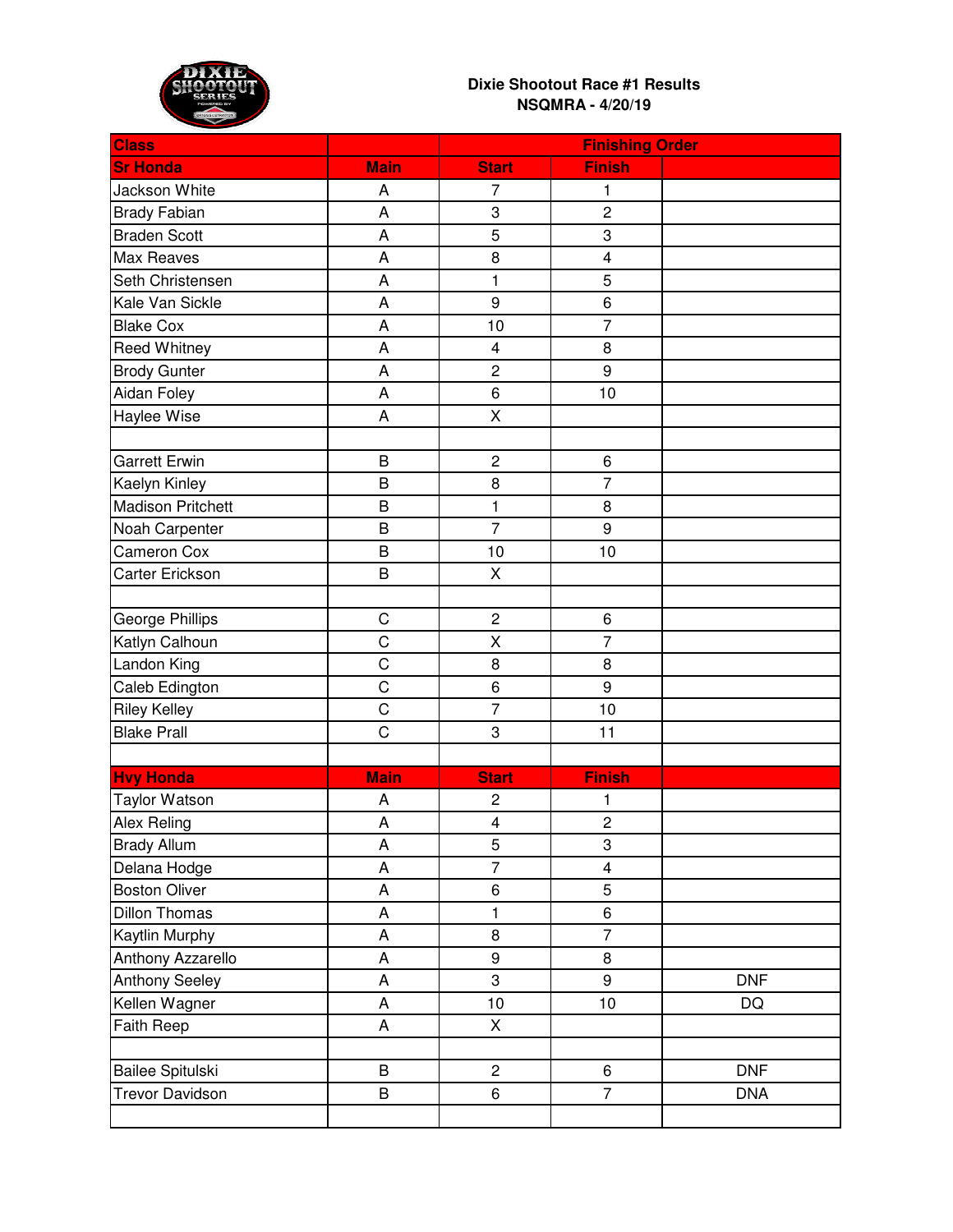

| <b>Class</b>           |             | <b>Finishing Order</b>  |                         |            |
|------------------------|-------------|-------------------------|-------------------------|------------|
| <b>Jr Animal</b>       | <b>Main</b> | <b>Start</b>            | <b>Finish</b>           |            |
| <b>Braden Jones</b>    | A           | 5                       | 1                       |            |
| Holden Allen           | A           | 1                       | $\overline{c}$          |            |
| Tony Polce, Jr.        | A           | $\overline{7}$          | 3                       |            |
| Levi Morrow            | A           | $\overline{c}$          | $\overline{\mathbf{4}}$ |            |
| Lane Christensen       | A           | 8                       | 5                       |            |
| <b>Davin Roberts</b>   | A           | 4                       | 6                       |            |
| <b>Weston Freeman</b>  | A           | 3                       | $\overline{7}$          |            |
| Kaiden Hazel           | A           | 6                       | 8                       |            |
| Case James             | A           | 9                       | 9                       |            |
| Gavin Gardner          | A           | 10                      | 10                      |            |
| <b>Cole Bennett</b>    | A           | X                       |                         |            |
|                        |             |                         |                         |            |
| Ryan Hodge             | B           | 3                       | 6                       |            |
| <b>Colton Kelly</b>    | B           | $\overline{7}$          | $\overline{7}$          |            |
| Hayden Wise            | B           | 8                       | 8                       | <b>DNA</b> |
|                        |             |                         |                         |            |
| <b>Sr Animal</b>       | <b>Main</b> | <b>Start</b>            | <b>Finish</b>           |            |
| Gavan Boschele         | A           | 1                       | 1                       |            |
| Jackson White          | A           | $\overline{c}$          | $\overline{c}$          |            |
| <b>Braden Scott</b>    | A           | 3                       | 3                       |            |
| <b>Brody Gunter</b>    | A           | $\overline{7}$          | $\overline{\mathbf{4}}$ |            |
| <b>Brady Fabian</b>    | A           | 5                       | 5                       |            |
| Aidan Foley            | A           | 8                       | 6                       |            |
| <b>George Phillips</b> | A           | 6                       | $\overline{7}$          |            |
| Aiden Garcia           | A           | $\boldsymbol{9}$        | 8                       |            |
| Kaelyn Kinley          | A           | 10                      | 9                       |            |
| <b>Blake Prall</b>     | A           | 4                       | 10                      |            |
| <b>Riley Kelley</b>    | A           | $\pmb{\mathsf{X}}$      |                         |            |
|                        |             |                         |                         |            |
| Max Reaves             | $\sf B$     | $\overline{\mathbf{4}}$ | $\,6\,$                 |            |
| Caleb Edington         | B           | 6                       | $\overline{7}$          |            |
| Rylan Atkinson         | B           | $\overline{c}$          | 8                       |            |
| Dakota Febus           | B           | 1                       | 9                       | <b>DNF</b> |
| <b>Blake Cox</b>       | B           | 9                       | 10                      | <b>DNF</b> |
|                        |             |                         |                         |            |
|                        |             |                         |                         |            |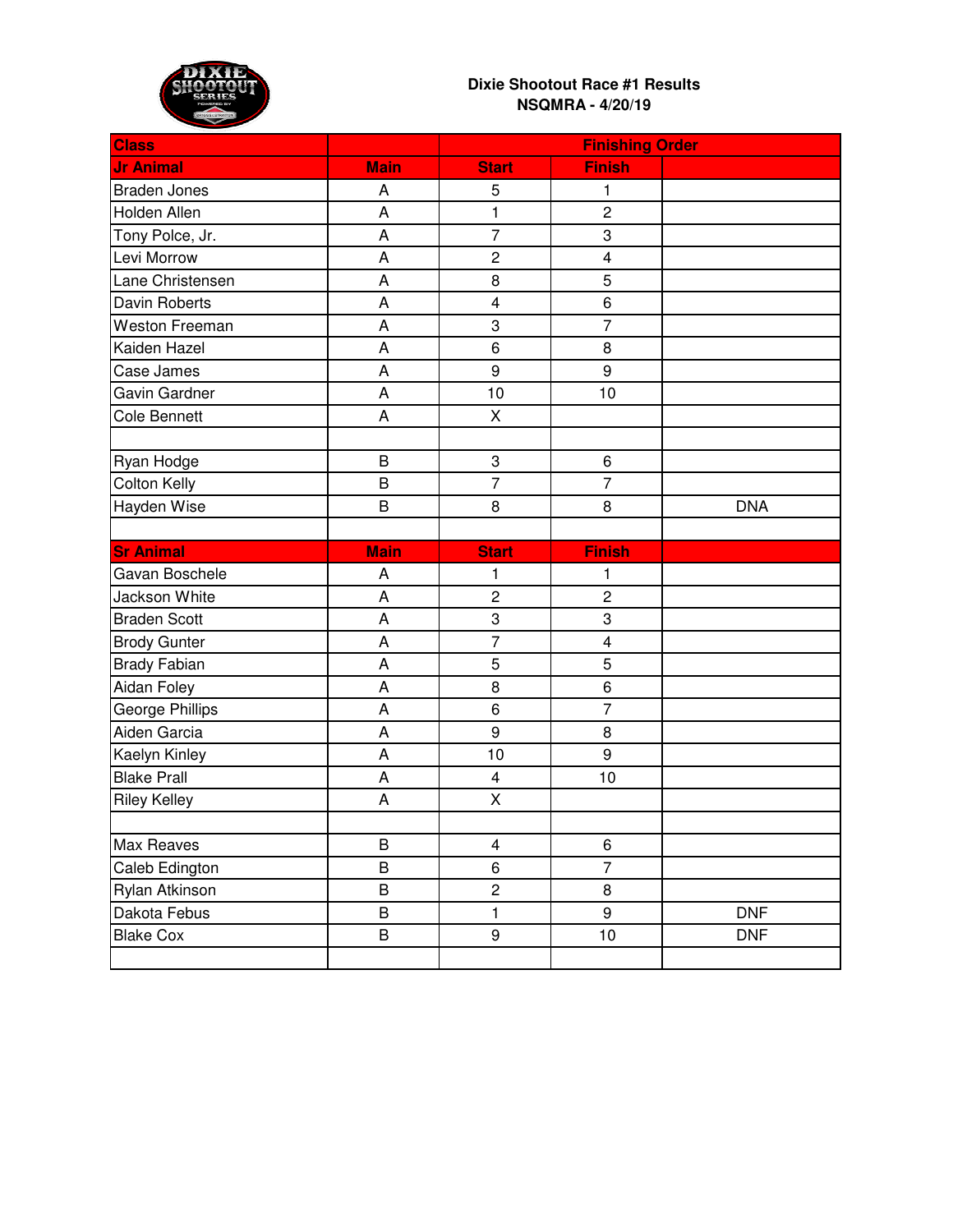

| <b>Class</b>           |             | <b>Finishing Order</b>  |                         |            |
|------------------------|-------------|-------------------------|-------------------------|------------|
| <b>Lt 160</b>          | <b>Main</b> | <b>Start</b>            | <b>Finish</b>           |            |
| <b>Max Reaves</b>      | А           | 1                       | 1                       |            |
| Jackson White          | A           | $\overline{c}$          | $\overline{c}$          |            |
| Seth Christensen       | A           | 8                       | 3                       |            |
| <b>Reed Whitney</b>    | A           | 3                       | $\overline{\mathbf{4}}$ |            |
| <b>Braden Scott</b>    | A           | $\overline{\mathbf{4}}$ | 5                       |            |
| Kale Van Sickle        | A           | 5                       | 6                       |            |
| Aiden Garcia           | A           | 9                       | $\overline{7}$          |            |
| Gavan Boschele         | A           | $\overline{7}$          | 8                       |            |
| Haylee Wise            | A           | 10                      | 9                       |            |
| <b>Brody Gunter</b>    | A           | 6                       | 10                      | <b>DNF</b> |
| <b>Austin Harrison</b> | A           | X                       |                         |            |
|                        |             |                         |                         |            |
| <b>Brady Fabian</b>    | B           | $\overline{c}$          | 6                       |            |
| <b>Garrett Erwin</b>   | B           | 8                       | $\overline{7}$          |            |
| Kaelyn Kinley          | B           | 10                      | 8                       |            |
| <b>George Phillips</b> | B           | 6                       | 9                       |            |
| Caleb Edington         | B           | X                       | 10                      |            |
| Coleman Hall           | B           | 9                       |                         | <b>DNS</b> |
|                        |             |                         |                         |            |
| Holden Allen           | $\mathsf C$ | 8                       | 6                       |            |
| Dylan Hull             | C           | 1                       | $\overline{7}$          |            |
| Katlyn Calhoun         | $\mathsf C$ | $\overline{7}$          | 8                       |            |
| Aidan Foley            | C           | 9                       | 9                       | <b>DNA</b> |
|                        |             |                         |                         |            |
| <b>Hvy 160</b>         | <b>Main</b> | <b>Start</b>            | <b>Finish</b>           |            |
| <b>Taylor Watson</b>   | A           | 3                       | 1                       |            |
| <b>Alex Reling</b>     | A           | $\mathbf{1}$            | $\overline{\mathbf{c}}$ |            |
| <b>Dillon Thomas</b>   | А           | $\overline{7}$          | 3                       |            |
| Delana Hodge           | A           | 6                       | $\overline{\mathbf{4}}$ |            |
| Michael Crafton        | A           | $\overline{c}$          | 5                       |            |
| <b>Brady Allum</b>     | A           | 5                       | 6                       |            |
| <b>Boston Oliver</b>   | A           | $\overline{\mathbf{4}}$ | $\overline{7}$          |            |
| Sam Mazzo              | A           | 8                       | 8                       |            |
| <b>Mason Hoskins</b>   | A           | 9                       | 9                       |            |
| <b>Trevor Davidson</b> | A           | 10                      | 10                      | <b>DNA</b> |
|                        |             |                         |                         |            |